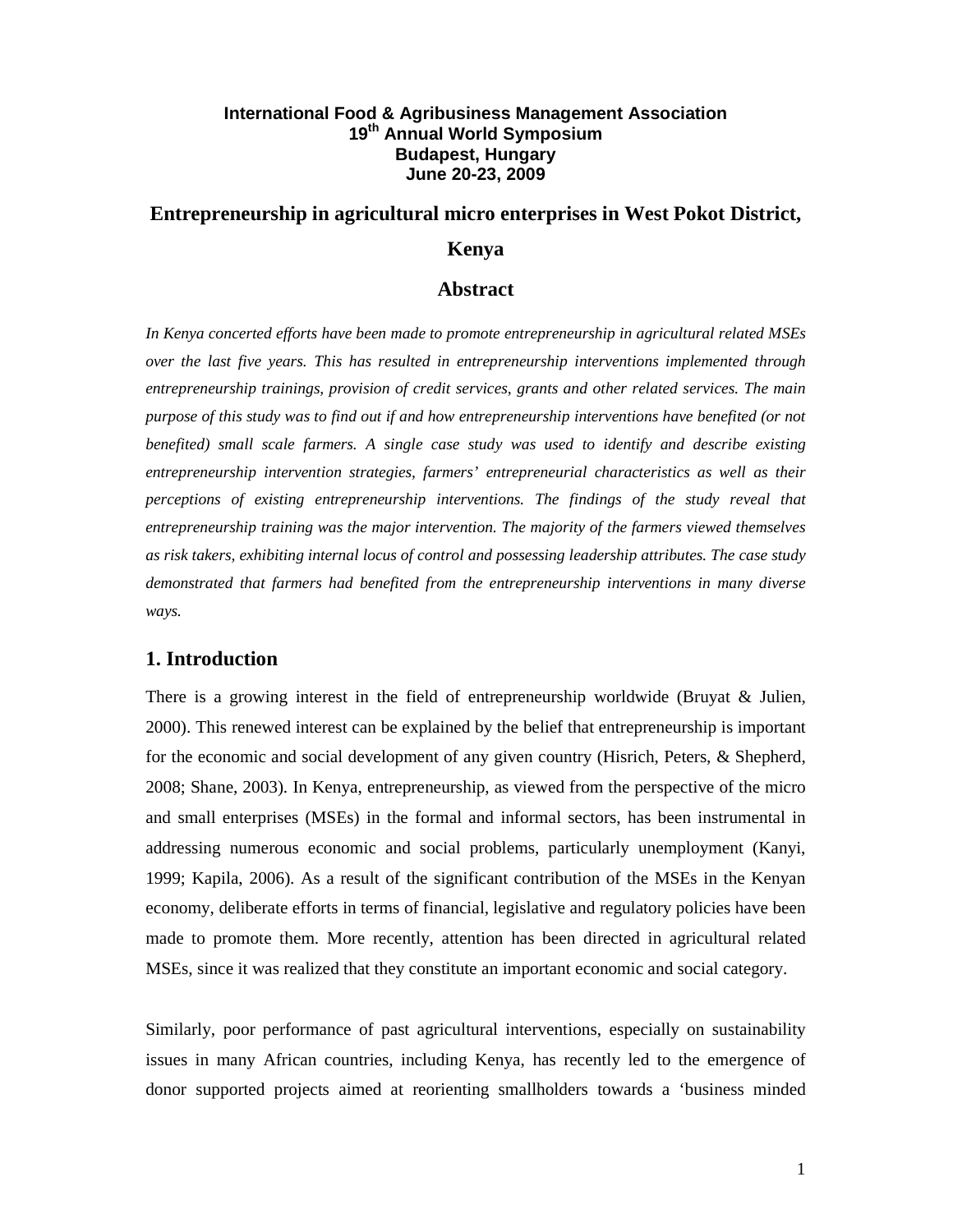approach' as well as facilitating their market accessibility (Bonaglia, 2008). These current interventions are guided by the weaknesses of the past interventions which largely concentrated on production improvement at the expense of marketing (Bonaglia, 2008). Bonaglia further contends that the promotion of entrepreneurship in rural areas of Africa has been widely acknowledged by donors and African governments as a necessary condition for poverty alleviation.

More specifically, concerted efforts have been made over the past five years by a number of donor funded projects, NGOs (e.g. Swedish Cooperative Center-Vi Agroforestry Programme (SCC-ViAFP)) and the government in the promotion of agriculture as a business in Kenya. This has resulted in a myriad of activities targeting the small scale farmers. These entrepreneurship interventions have been implemented through entrepreneurship training and the provision of credit services, grants and other related services. With respect to training, it is commonly believed that teaching farmers business skills can hasten active market participation (Bonaglia, 2008). Although these entrepreneurship interventions have widely been advanced, limited studies, if any, have examined how they have benefited smallholder farmers. This research explores entrepreneurship in Kenya from an intervention perspective, a phenomenon that has sparsely been explored.

## **2**. **Research methodology**

The broad objective of this research is to find out if and how entrepreneurship promotion interventions have benefited (or vice versa) farmers in West Pokot District, Kenya (WPK). Specific objectives include:

- (i) To identify and describe the existing entrepreneurship intervention strategies in the study area.
- (ii) To identify and describe farmers' entrepreneurial characteristics involved with agricultural microenterprises.
- (iii) To examine farmer's perceptions of current entrepreneurship intervention strategies in WPK.

The study uses case study research methodology because the focus of the research was on exploring contemporary events and the control of the case was not in the interest of the researcher (Yin, 2003). Its key unit of analysis is the nature and performance of entrepreneurship interventions in WPK since 2004 and 2007. The population of interest in this study was small scale farmers in and field officers involved with the promotion of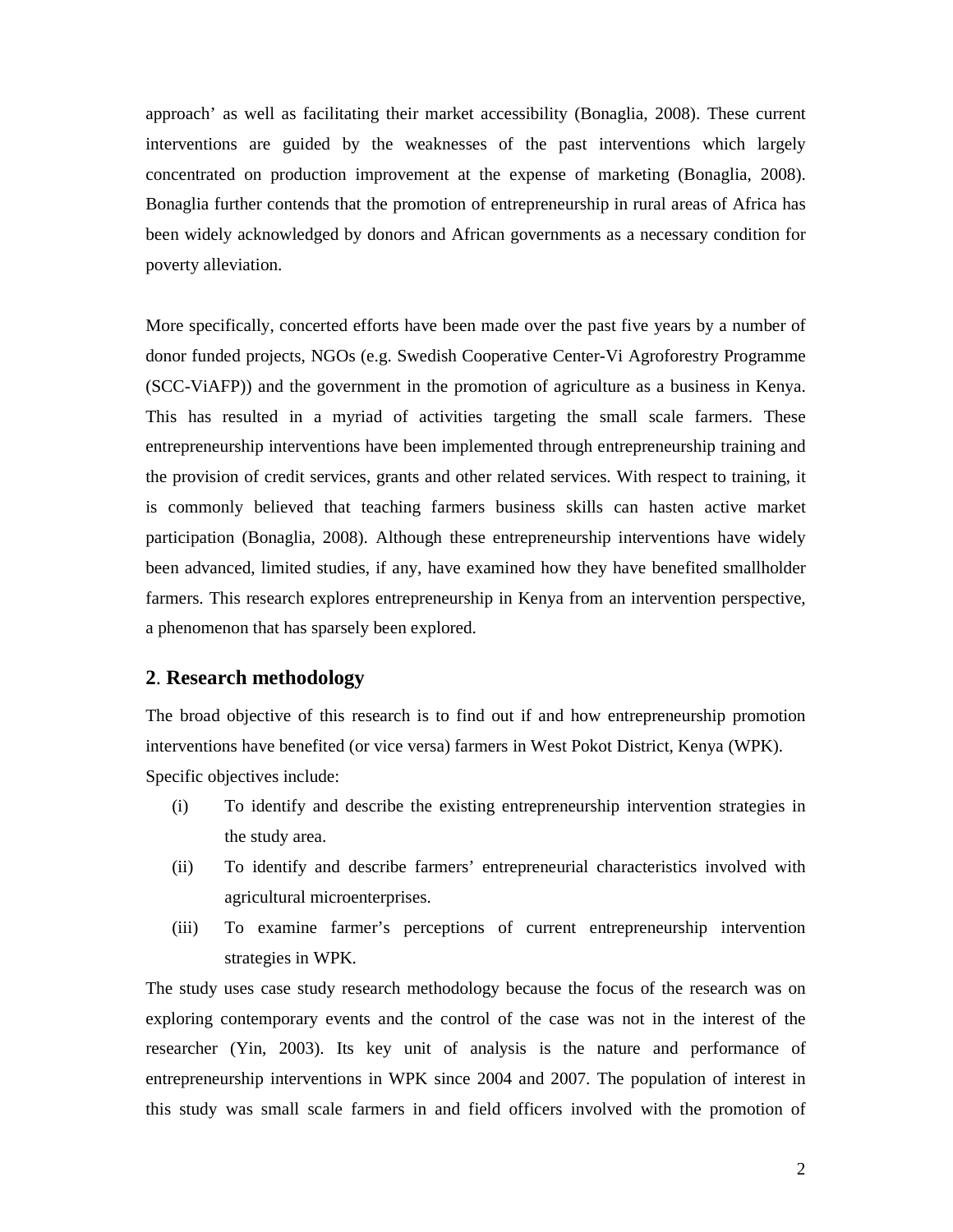entrepreneurship interventions in WPK. Telephone interviews using a semi-structured interview guide developed from the literature was the main data collection method. Sixteen informants were selected for this study, ten farmers and six field officers. Three of the field officers work with SCC-ViAFP, while the rest work with the Kenya Agricultural Productivity Project (KAPP). This is in line with the suggestions of both Kwortnik Jr (2003) and Pattton (2002) that qualitative studies can have smaller sample sizes of as low as a twelve people since neither statistical analysis nor generalization of research findings are the overriding concern. The identification of these participants was through the assistance of the Ministry of Agriculture extension staff as well as local administrators. Following Yin (2003), a case study protocol to guide the research was developed. Primary data was analyzed using qualitative techniques of theme identification and analysis (Miles & Huberman, 1994). Secondary data (project documents) was also used for gathering supplementary information.

SCC-ViAFP is an international NGO funded by *Vi Planterar Träd* (We Plant Trees), Swedish Cooperative Center and Swedish International Development Agency. The programme consists of three major components: agroforestry (agricultural) production, local business development and financial services. SCC-ViAFP started working in West Pokot in 1983 and currently it operates in ten Eastern and South African countries.

The KAPP is a multi-sectoral and multi-institutional project supported by the government of Kenya and the World Bank and tasked with the long term objective of increasing agricultural productivity. The programme aims at improving agricultural productivity in Kenya and the livelihood of rural farmers through the provision of demand-driven extension services (The World Bank, 2008). A total of 20 districts are taking part in the pilot phase of KAPP in Kenya.

### **3. Results and Discussion**

### **3.1 Entrepreneurship education and training**

 There is general agreement that entrepreneurs can be developed (Garavan & O'Cinneide, 1994; Henry, Hill, & Leitch, 2007). Henry, Hill, and Leitch, 2003 state that besides awareness creation, entrepreneurship education and training serves to provide practical skills that are beneficial to entrepreneurs once they are ready to start their businesses. Going further, Hisrich and Peters (1998, as cited by Henry et al., 2005) identify technical skills,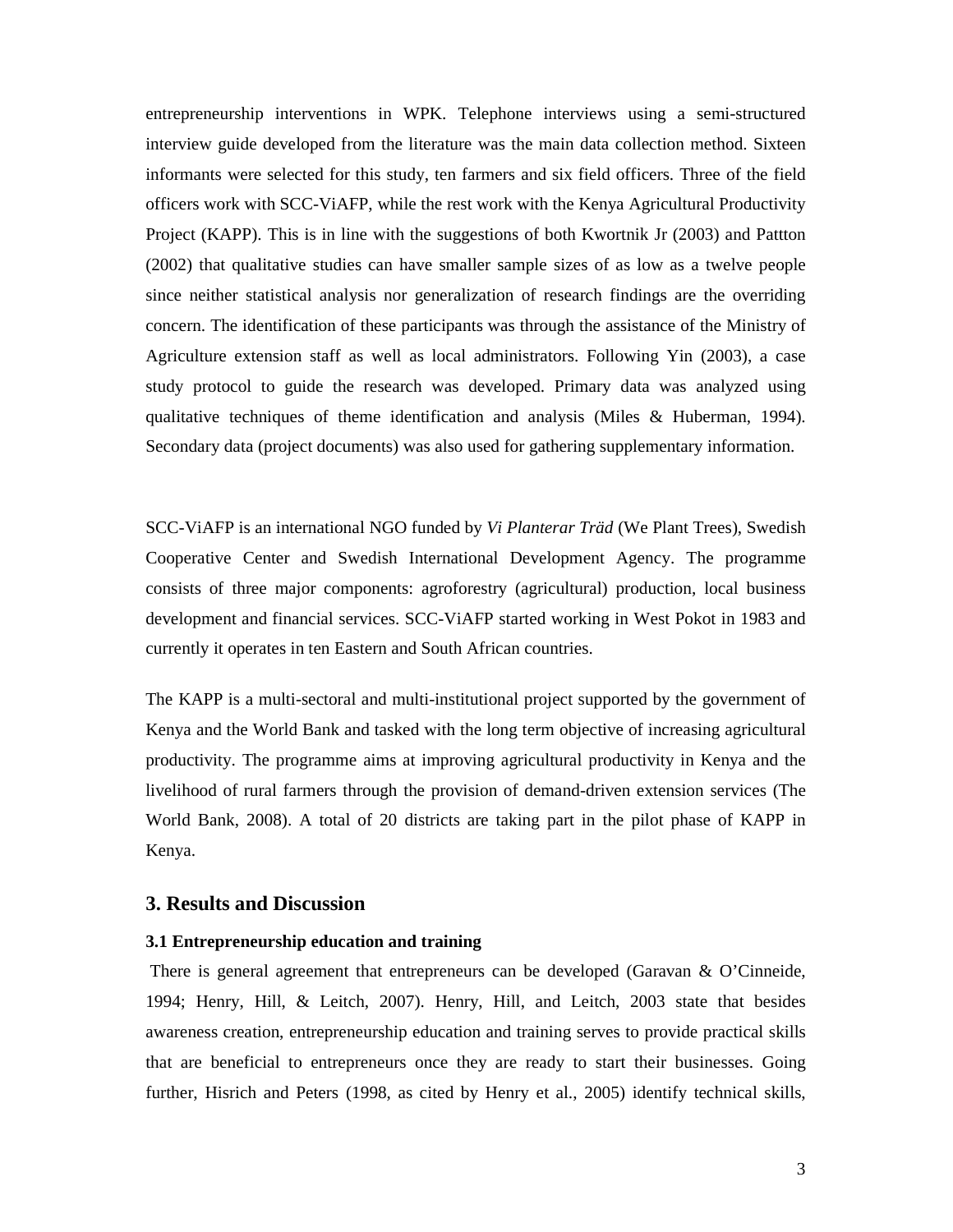business management skills and personal entrepreneurial skills are key areas for most entrepreneurship programmes. This study focuses on entrepreneurship education and training from a programme's perspective offered by two organizations KAPP and SCC-ViAFP.

#### **3.2 Entrepreneurship interventions strategies**

For SCC-ViAFP, entrepreneurship is defined as the adoption of sustainable market-based production by farmers through effective utilization of existing opportunities. Since 2004, SCC-ViAFP has implemented a strategy known as market based agricultural development. This strategy is implemented through Farmer Enterprise Development (FED), an enterprise driven methodology consisting of the following steps: Enterprise selection, business planning, learning groups' plans and farmer organization strategic plans. The entrepreneurship intervention strategy mainly undertaken by SCC-ViAFP is the provision of entrepreneurship skills training and the facilitation of study visits and study tours. Farmers in learning groups are trained mainly through lectures on and demonstrations of business plan development, enterprise selection, record keeping, opportunity assessment, agricultural marketing, risk management strategies, optimization of available resources, leadership skills, group dynamics, motivation and financial skills. Entrepreneurship skills training constitutes a small portion of the many activities of this organization. Other trainings include production and marketing aspects of horticulture, poultry or dairy enterprises. After such trainings, the farmers choose the projects that they are going to implement. These enterprises can either be established individually or in a group. Since 1999, SCC-ViAFP had been offering different services to small scale farmers in their project areas, which included advisory and trainings on the establishment of on-farm agroforesty, on-farm soil and water management, integrated soil fertility management practices and the promotion of farm based entrepreneurship through training and sensitization. The organization worked with the farmers for three years but it has since phased out of the study area in 2007.

KAPP, on the other hand, had the Enterprise Development Plan (EDP) as a foundation for their approach which largely focuses on production and agricultural marketing issues. Farmers involved with this programme were given relevant information on horticulture, dairy, bee keeping or poultry enterprises to enable them to make informed decisions in terms of enterprise selection. KAPP offers entrepreneurship training as a cross-cutting issue among topics such as HIV/AIDS, gender and environmental management. The trainings commenced in 2007. For KAPP, entrepreneurship skills entail equipping farmers with farming-as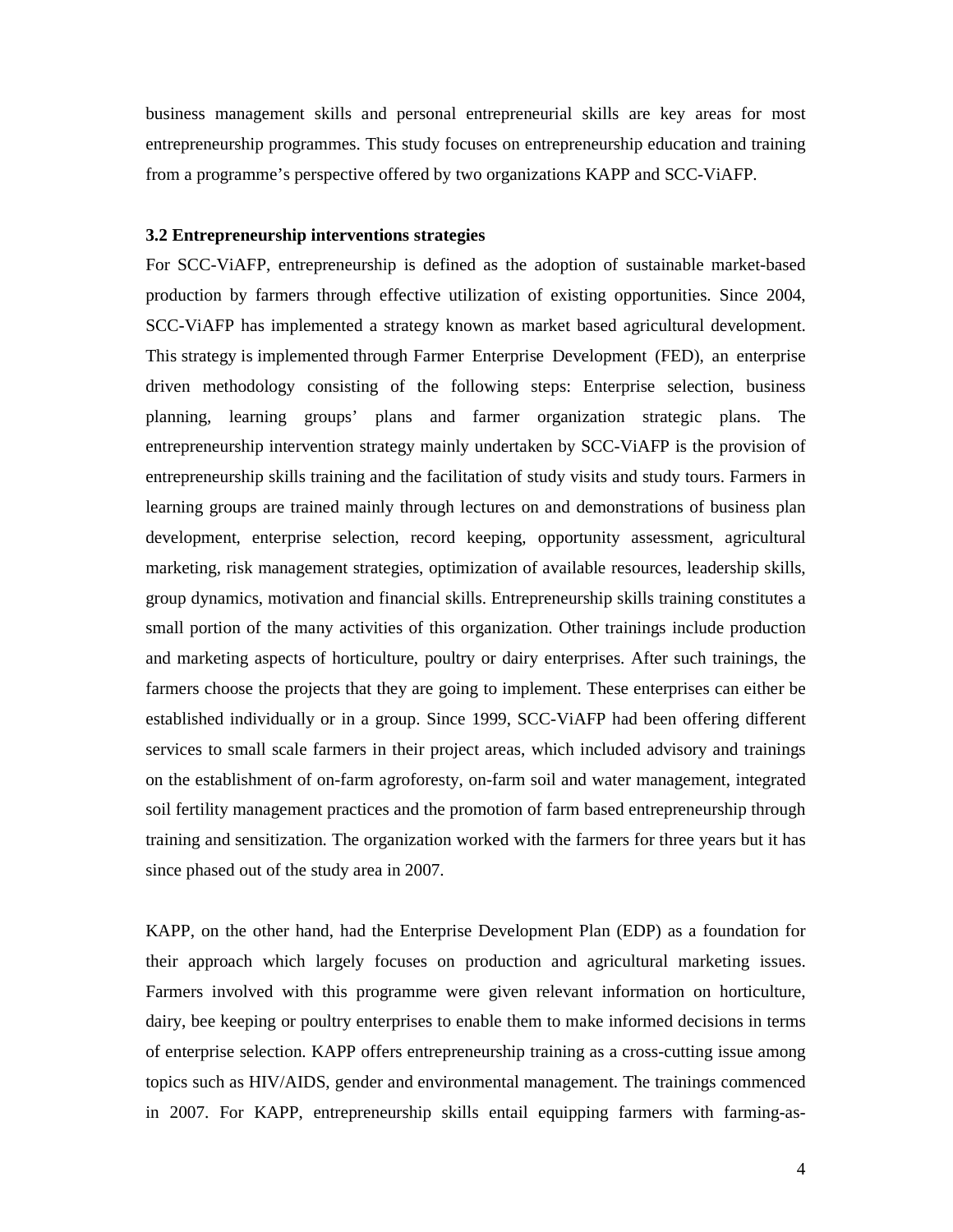business skills which include planning, gross margin analysis, market research and bulk selling among others. Of note, these skills appeared to the researchers as not necessarily entrepreneurial in nature, but rather related to farm management and some elements of business development

Bridge, O'Neill, and Cromie (2003) have identified common entrepreneurship intervention strategies as entrepreneurship education and training, financial support (grants/loans) and business incubation among others. SCC-ViAFP and KAPP only provide education and training. Numerous studies (Bridges.org, 2002; UNCTAD, 2005) have indicated that the provision of training and education are the main entrepreneurship interventions when contrasted to the proffering of grants or credit.

# **3.2 Farmers' entrepreneurial characteristics**

The study's biased sample comprised of six male and four female respondents. Their ages ranged from 27 years to 60 years; the majority were over 35 years old. Four of the total interviewees had "O level" secondary education, two, primary education, while the rest had not completed primary school or never went to school. This study sought an understanding on the characteristics of farmers in the study area so that their entrepreneurial levels could be determined. It was thought that this would in turn offer a rich understanding of their perceptions on how they have benefited from SCC-ViAFP entrepreneurship interventions or vice versa. In addition, there was an assumption that rich insights about the performance of the entrepreneurship intervention will be unearthed.

Literature in entrepreneurship has identified certain characteristics associated with entrepreneurs: risk taking propensity, need for achievement, internal locus of control, leadership and motivation to excel (Timmons & Spinelli, 2007). The main motivations for farmers' involvement with agricultural micro enterprises in WPK were for the attainment of food and income for family use and to pay for their children's school fees. The farmers were mainly involved with cabbages, kales, tomatoes, dairy cows and sweet potato enterprises on average land holdings of three acres.

When the farmers were asked to define an entrepreneur and whether entrepreneurship was essential for farming, seven out of ten interviewed farmers saw an entrepreneur as a person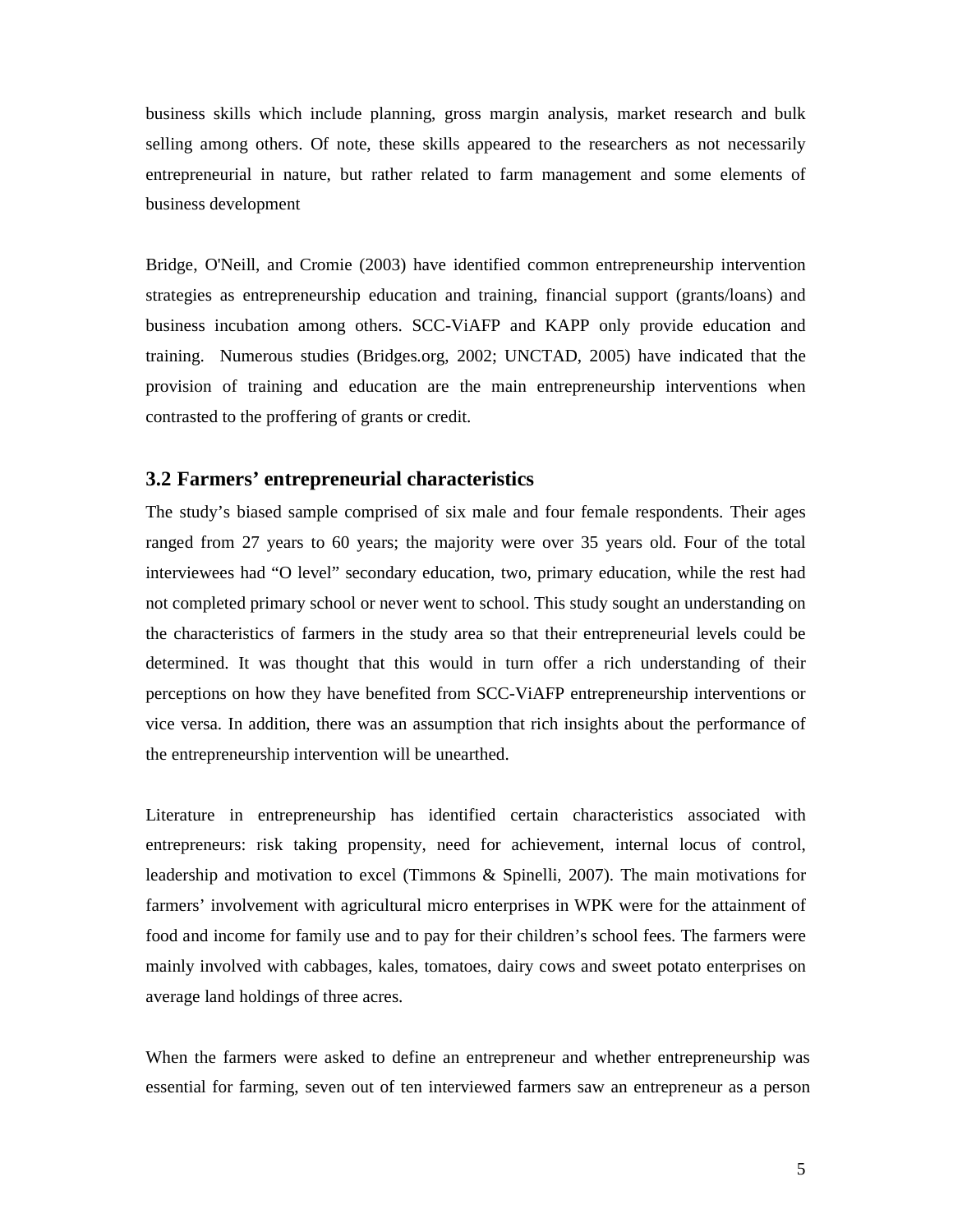who generally buys and sells for profits. Others saw it as way of managing some business activities. All the respondents were of the opinion that entrepreneurship was essential for farming. In view of the above, it can be concluded that profits could be used in assessing the performance of a given entrepreneurship intervention as it was found to be central for farmers in this reported research.

The findings indicated that seven out of ten farmers perceived themselves to be risk takers. An enterprise was risky when the likelihood of one incurring losses was high. As with most agricultural enterprises, a number of risks were identified by the farmers. The risks were mainly crop failure and livestock pest and diseases. Of all the enterprises undertaken by respondents, dairy farming was perceived as the most risky by five farmers because of the possibility of one losing a dairy cow through theft or death. Risk averse farmers were involved with dairy goat or rearing of indigenous cows because they were considered to be low risk enterprises.

 Five of the interviewees had a high personal drive for accomplishing what they had set their minds to do. Two of the farmers expressed a deep desire for undertaking sweet potato and dairy production enterprises after discovering enormous market opportunities possessed by these enterprises. Six of the ten respondents maintained that they liked acting as role models so that other people could learn from them**.** Some farmers were willing to teach their colleagues new technologies, albeit sometimes at a fee. Others were freely willing to share what they had learned from the interventions with other members of the community. With regards to internal locus of control, seven farmers believed that they controlled their destinies. They said that they were certain what they had planned will be accomplished. There were those who pointed out that they were not afraid of their future, instead, they exhibited great expectations.

## **3.3 Benefits of the entrepreneurship interventions**

Determining if and how entrepreneurship interventions have benefited farmers (or not) in WPK was the central focus of this research to enhance a rich understanding on the impact of entrepreneurship interventions in order to provide lessons for improving future interventions and studies. Arguably such outcomes can also be used as success indicators or criteria for this specific entrepreneurship programme. Consequently, the research drew heavily from the perceptions of technical officers and farmers on the outcomes of the SCC-ViAFP's and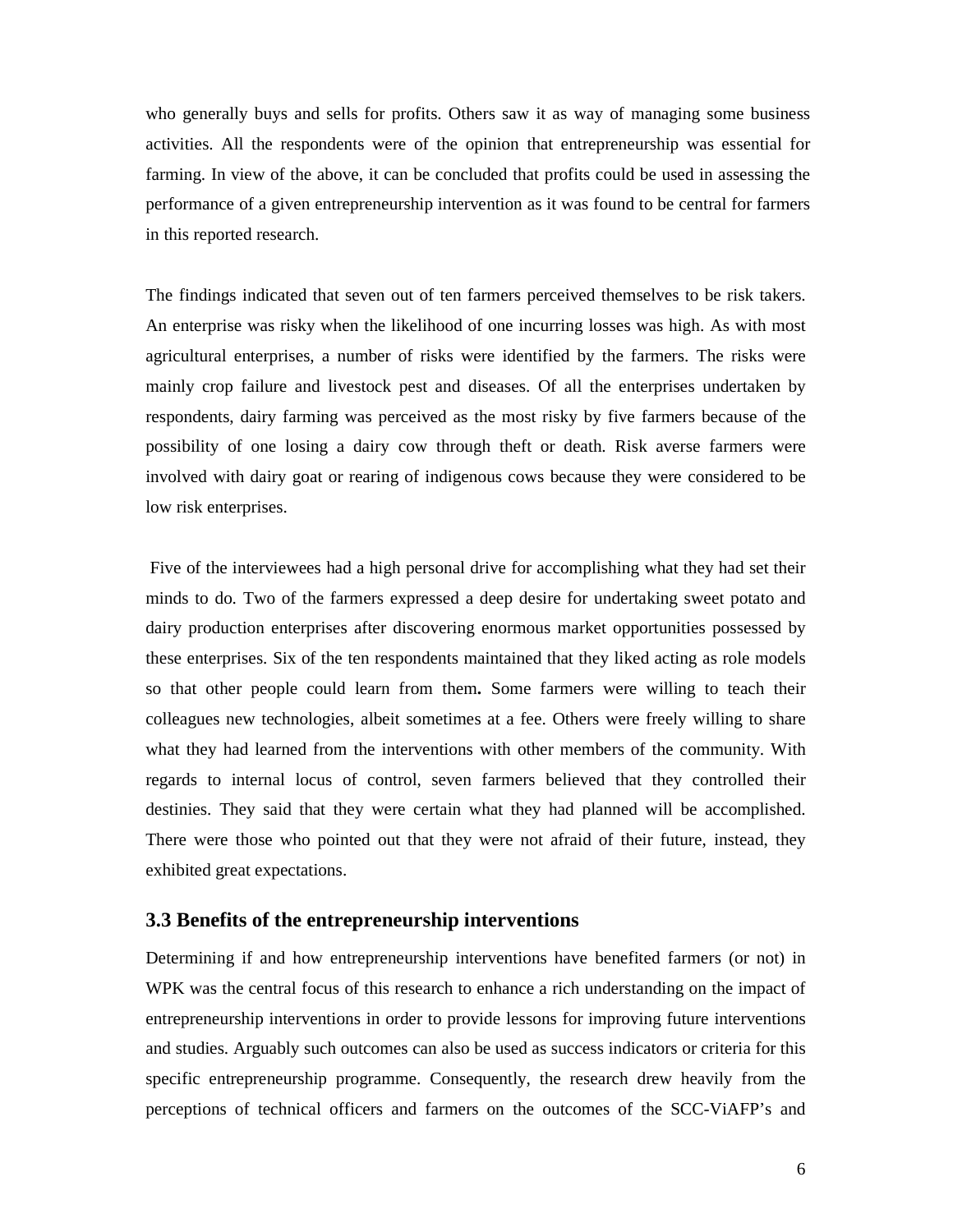KAPP entrepreneurship interventions in relation to farmers' agricultural microenterprises. The perspectives of these two groups were somewhat related as summarized in Table 1.

# **Table 1: Perceptions of technical officers and farmers on the outcomes of SCC-ViAFP entrepreneurship interventions**

| <b>Technical officers' perception</b> |                                                                         | <b>Farmers' perception</b> |                                        |
|---------------------------------------|-------------------------------------------------------------------------|----------------------------|----------------------------------------|
| $\bullet$                             | Improved marketing of agricultural • Improved marketing skills          |                            |                                        |
|                                       | products and access of market                                           |                            |                                        |
|                                       | information                                                             |                            |                                        |
|                                       | • Enhanced entrepreneurship skills                                      |                            | • Effective running of enterprises and |
|                                       |                                                                         |                            | improvement in record keeping skills   |
|                                       | income generating • Improved income<br>Increase in                      |                            |                                        |
|                                       | activities                                                              |                            |                                        |
|                                       | • Access to funds and improvement in • Uptake and implementation of new |                            |                                        |
|                                       | credit worthiness                                                       |                            | enterprises                            |
|                                       | Increased production                                                    | $\bullet$                  | Changes in attitudes                   |
|                                       |                                                                         |                            | Enhanced value addition activities     |

# **3.4 Challenges**

Although the examination of challenges was not a main focus for this research report, three major challenges were, all the same, identified; namely, inadequate capital, poor infrastructure and marketing problems. It was reported that inadequate capital constrained the growth and development of agricultural microenterprises. Poor infrastructure and high transportation costs resulted in farmers incurring losses or reductions in their profits. Further, marketing challenges also led to incurred losses.

These challenges provide significant lessons that can be used in improving future interventions. Importantly, although inadequate capital may limit the implementation of new activities, entrepreneurship interventions can have long lasting effects if farmers are trained and encouraged to start with their own limited resources. Alternatively, experienced farmers and/or entrepreneurs should be provided with loans to further grow and develop their enterprises. Relevant policy framework should also be adopted by the government in order to address the problem of poor infrastructure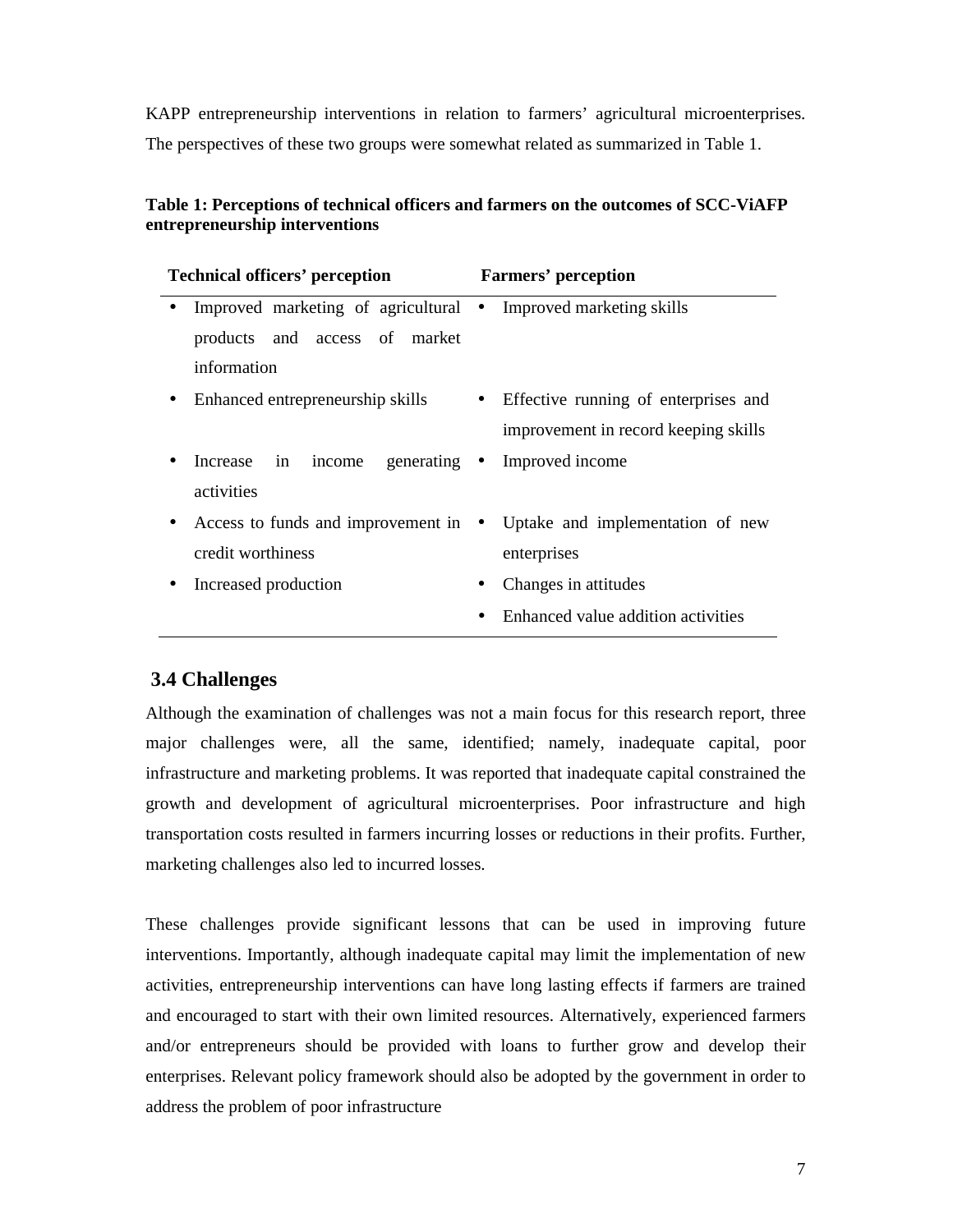# **5 Conclusions and Implications**

The research reveals that entrepreneurship training was the major entrepreneurship intervention in the West Pokot district. Both SCC-ViAFP and KAPP were involved with offering entrepreneurship training. The farmers were motivated by the attainment of food and income for family use and payment of school fees. With regard to entrepreneurial attitude and behaviours, the majority of the respondents viewed themselves as risk takers and exhibited an internal locus of control. Also, half of the interviewees claimed that they possessed a high need for achievement. Further, some of the farmers claimed leadership attributes. Many of the farmers understood an entrepreneur to be a person who buys and sells for profits. There was also agreement among respondents that entrepreneurship was essential for farming.

The case study demonstrated that farmers had benefited from the entrepreneurship interventions in many diverse ways. Improvement in marketing skills, record keeping and income; effective running of enterprises; uptake and implementation of new enterprises; changes in attitudes; and enhanced value addition are the outcomes of the interventions as perceived by the farmers.

Generally the findings of this study suggest that the entrepreneurship interventions could have assisted in moving farmers along the continuum towards becoming entrepreneurs. Using risk taking, level of contentment with their current enterprises, internal locus of control, this study categorizes six out of the ten farmers as agricultural entrepreneurs. The above conclusion is reinforced by the fact that the majority of the farmers possessed what the literature suggests as key features of 'conventional' entrepreneurs. However, it is important to note that the outcome of entrepreneurship interventions identified by the current study could not have necessarily all have been as a result of interventions. Difference in farmers' individual characteristics could also have come into play.

The policy implications for governments and NGOs is that entrepreneurship training can have positive results for farmers. Therefore there is a need for an intensification of entrepreneurship programmes, particularly in the agricultural sector. In addition, the study provides implications for research in entrepreneurship, distinctively in entrepreneurship interventions in developing countries. A number of limitations were identified by this research. Resource constraints and time limitations hindered the researcher from conducting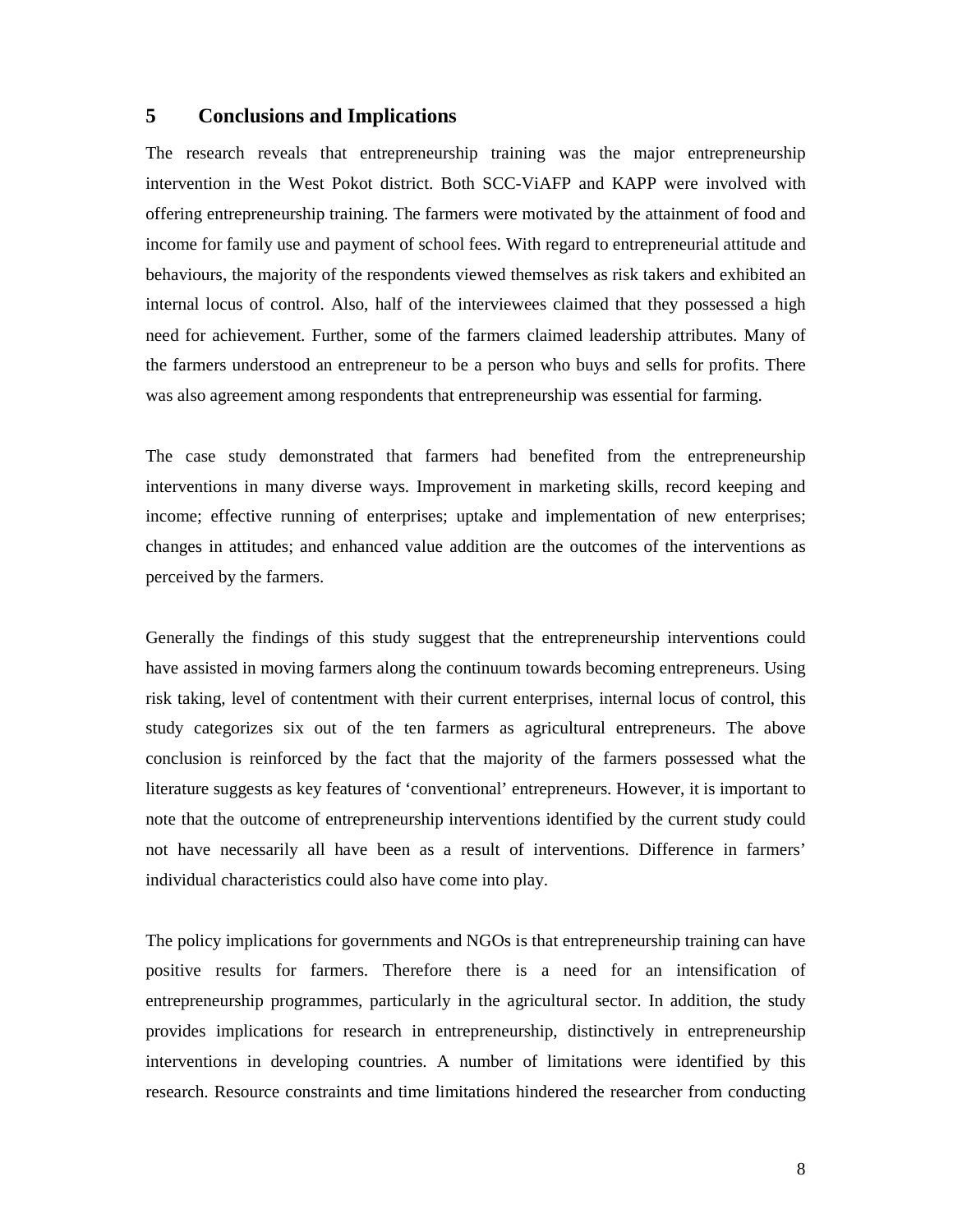the actual field visit. Sixteen respondents selected from a limited geographical coverage did not allow for generalization. Further, views from all cadres of staff were not able to be explored. Also, the promotion of farm entrepreneurship has been in existence for less than five years. Simply put, it is too early to make definitive conclusions on the impact of entrepreneurship interventions on agricultural MSEs in Kenya. Future research possibilities include increasing the sample size and geographical coverage for generalization purposes as well as undertaking a longitudinal study to assess the full effects of entrepreneurship interventions.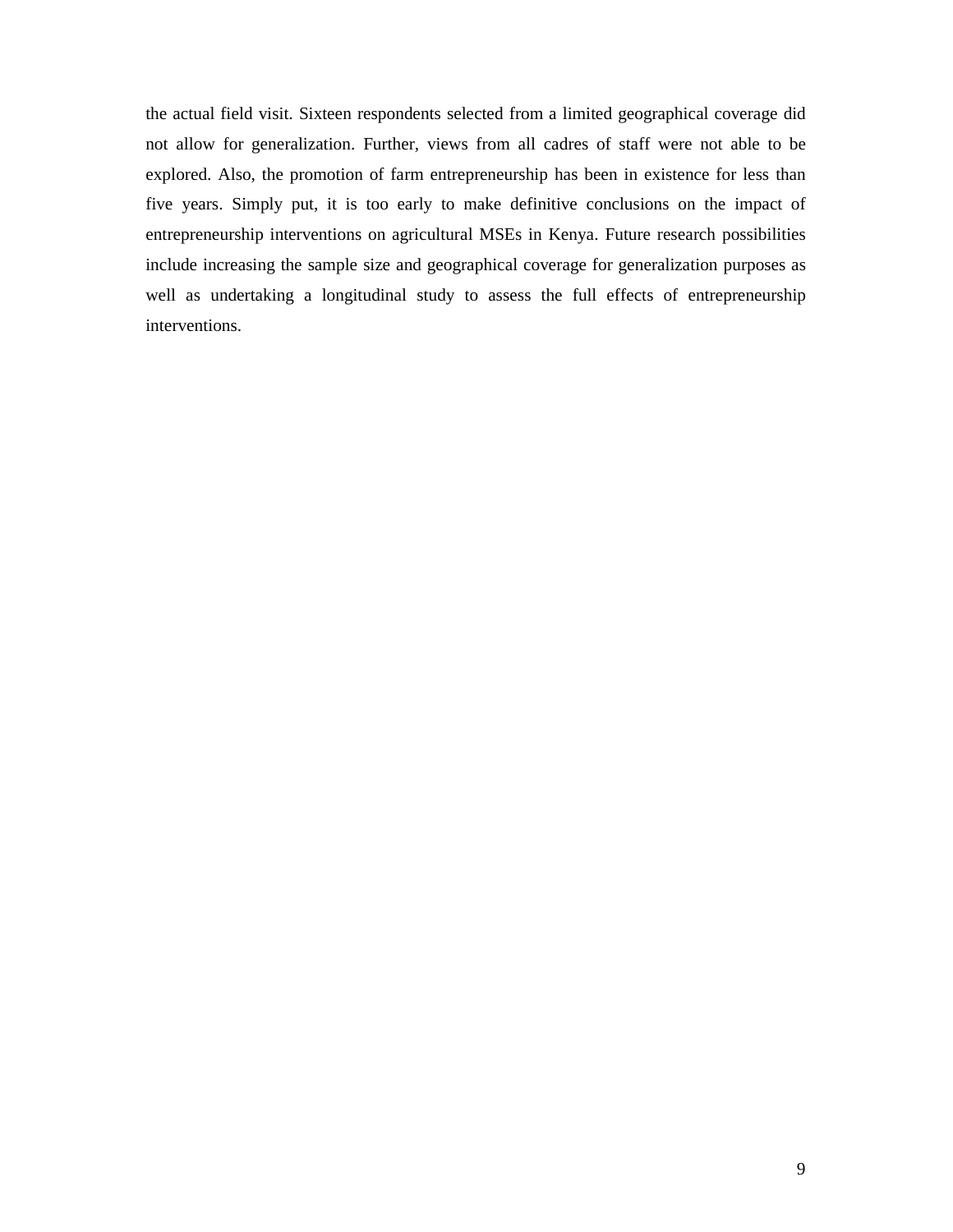## **6. References**

- Bonaglia, F. (2008). *Zambia: Sustaining agricultural diversification*: OECD. Retrieved 2 August 2008, from, http://www.oecd.org/dataoecd/7/11/40534117.pdf.
- Bridge, S., O'Neill, K., & Cromie, S. (2003). *Understanding enterprise, entrepreneurship and small business*. New York, NY: Palgrave Macmilllan.
- Bridges.org. (2002). *Supporting entrepreneurship in developing countries: Survey of the field and inventory of initiatives*. Durbanville, South Africa: Bridges.org.
- Bruyat, C., & Julien, P.-A. (2000). Defining the field of research in entrepreneurship. *Journal of Business Venturing, 16*(2), 165-180. NY: McGraw-Hill/Irwin.
- Clover, T. A., & Darroch, M. A. G. (2005). Owners' perceptions of factors that constrain the survival and growth of small, medium and micro agribusinesses in KwaZulu-Natal, South Africa. *Agrekon, 44*(2), 238-263.
- Garavan, T., & O'Cinneide, B. (1994). Entrepreneurship education and training programmes. *Journal of European Industrial Training, 18*(8), 3-12.
- Henry, C., Hill, F., & Leitch. (2003). *Entrepreneurship education and training*. Aldershot, England: Ashgate Publishing.
- Henry, C., Hill, F., & Leitch, C. (2005). Entrepreneurship education and training: Can entrepreneurship be taught? Part I. *Education +Training, 47*(2), 98-111.
- Henry, C., Hill, F., & Leitch, C. (2007). Evaluating entrepreneurship education and training: Implications for program design. In A. Fayolle (Ed.), *Handbook of research in entrepreneurship education, Volume 1: A general perspective* (Vol. 1, pp. 248-260). Cheltenham, UK: Edward Elgar Publishing
- Hisrich, R. D., Peters, P. M., & Shepherd, D. A. (2008). *Entrepreneurship* (7th ed.). New York, NY: McGraw-Hill/Irwin.
- Kanyi, E. (1999). Entrepreneurship development in Kenyan technical education: Exploring the "state of the art". Unpublished PhD thesis. University of Alberta, Edmonton, Alberta.
- Kapila, S. (2006). Unleashing the entrepreneurial potential of micro and small enterprises in Kenya: Some experiences and direction: A thematic working paper prepared for the commission on legal empowerment of the poor. UNHABITAT, Nairobi, Kenya.
- Kwortnik Jr, R. J. (2003). Depth interviews and qualitative analysis. *Cornell Hotel and Restaurant Administration Quarterly, 44*, 117–129.